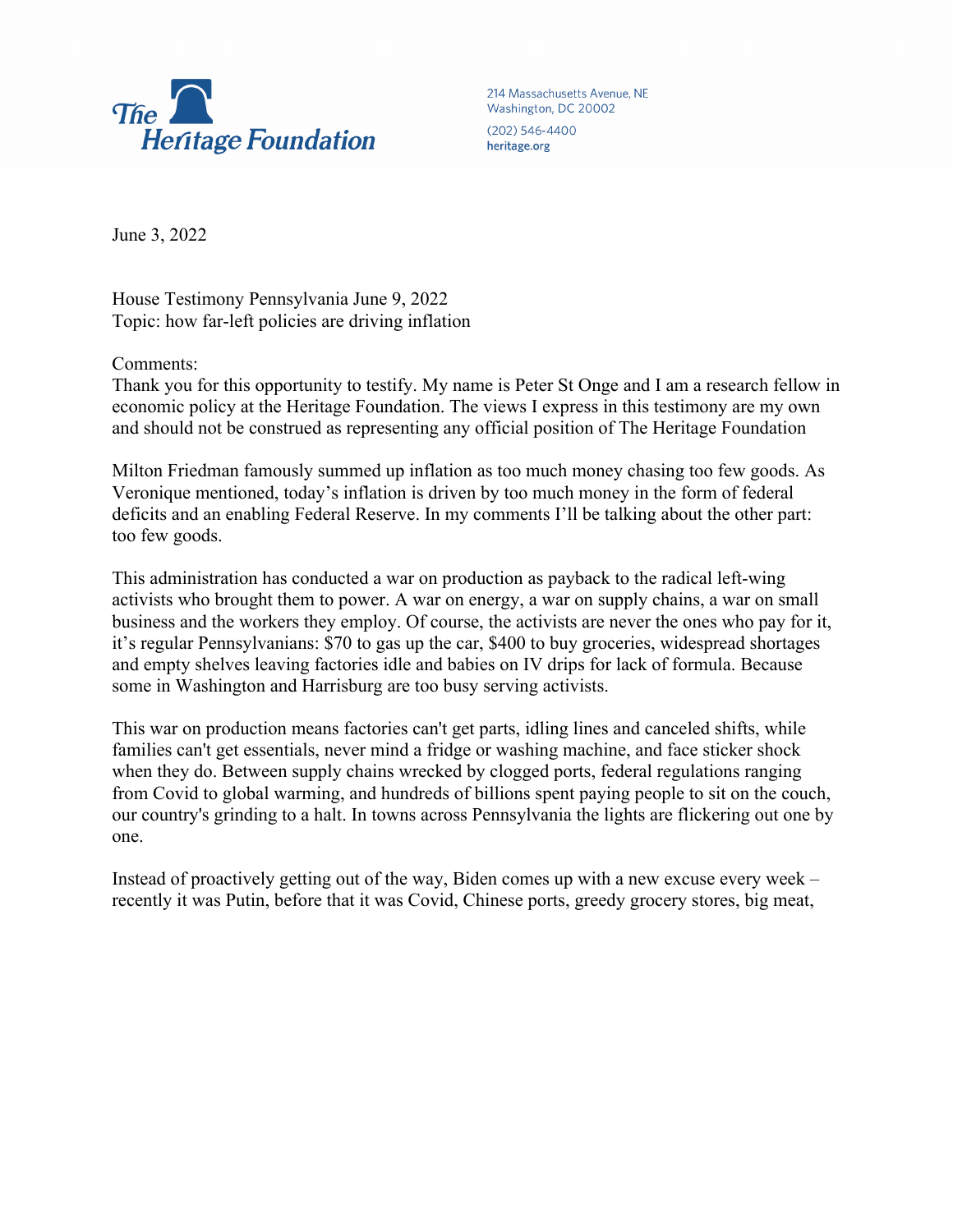

214 Massachusetts Avenue, NE Washington, DC 20002 (202) 546-4400 heritage.org

online shopping, even global warming -- at this point they're running through the dictionary, and have been since day 1 of the Biden Administration.

In Pennsylvania, Biden's incompetence has a willing collaborator in Governor Wolf. Any momn-pop that miraculously survived his panicked lockdowns and rising regulatory burden now can't even find help because he's paying them to sit on the couch – just last week Wolf demanded another \$2,000 handout to keep people on the couch and out of a job.

The latest statistics say there's 11.4 million unfilled jobs in this country right now, almost twice the number of workers who even want a job. While 10 million Americans have simply dropped out of the labor force compared to pre-Covid trend.

Now, all these trillions for unicorn farts or paying people to stay home or tranquilizing the populace into accepting lockdowns, that wasn't the government's money – governments don't have any money because they don't produce anything. It all comes from you. Some was taxes, which they'll try to jack up. And some was basically printed in the basement by the Fed.

Put the spending, the regulations, and the handouts together and, two long years into this government-made crisis, things are getting worse, not better. Inflation is at a 40-year high, and now the economy's slowing – the free lunch from ending lockdowns is petering out. Financial markets are increasingly worried about outright stagflation or even another financial crash with 2008 memories still fresh.

Meanwhile, back in the real economy, the war on families and small business is accelerating. Congress is pushing new regulations on emissions, equity and whatever else activists order this week. Biden just started canceling college loans so blue-collar families can foot the bill so rich people can learn to write essays about gender. Governor Wolf wants a 13% hike in spending – another \$5 billion to drive inflation and leave yet more bills for your kids to pay.

Many Pennsylvanians might think it's time for a change. What's needed is, first, stop printing and borrowing trillions for activist utopias, whether those utopias spawn in Washington or